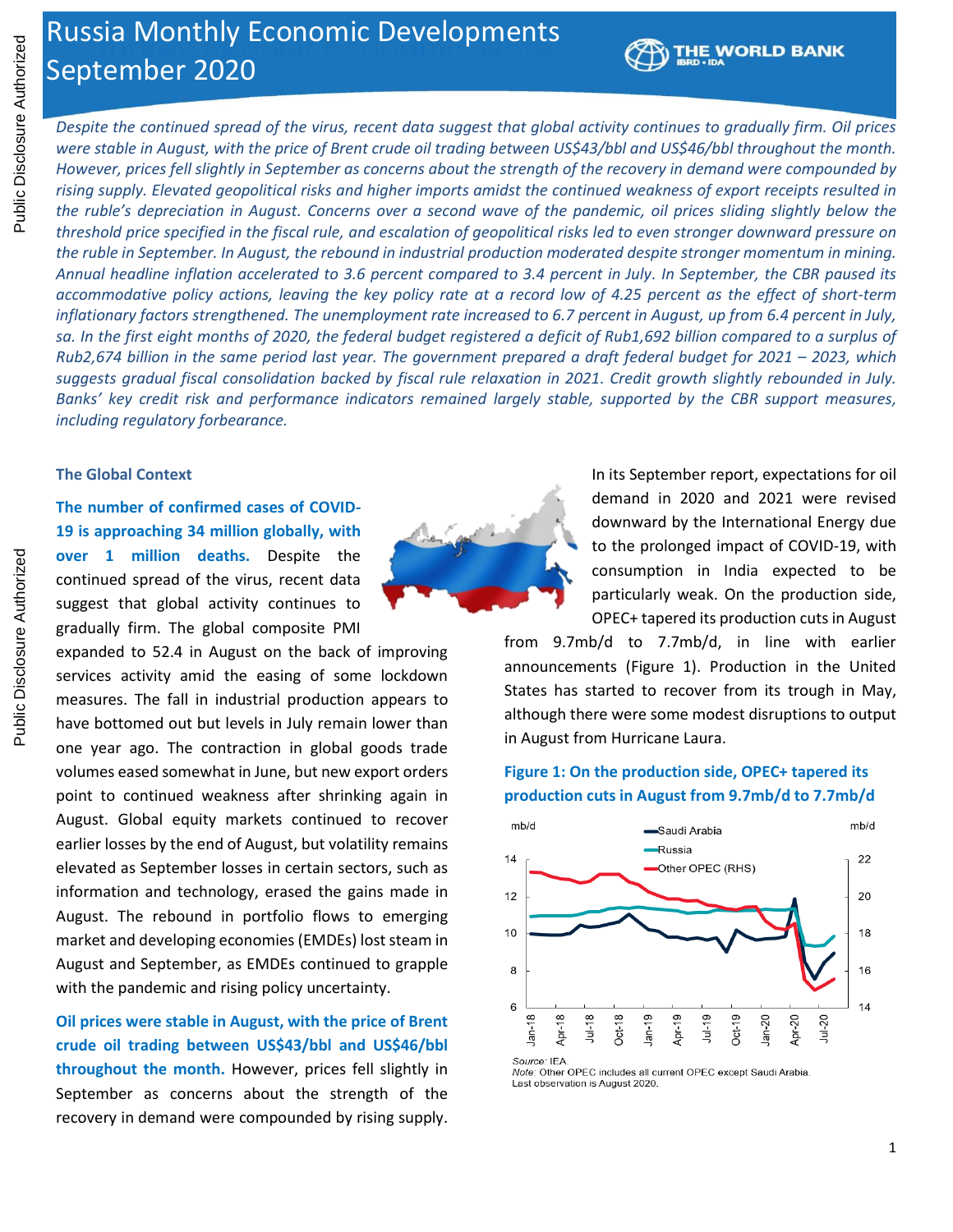#### **Recent economic developments**

**The daily number of COVID-19 cases in Russia has been gradually increasing since the beginning of September** 2020 (Figure 2). As of October 2<sup>nd</sup>, Russia had registered 1,194,643 cases (21,077 deaths). In terms of the number of cases, Russia now ranks fourth in the world (after the USA, India, and Brazil). The number of new cases in Russia increased to 9,412 on October  $2^{nd}$ , up from 4,993 at the end of August. The number of new cases in Moscow, about 25 percent of total number of new cases, more than doubled during the period September 24 – October 2 and reached 2,704. The Moscow authorities resumed self-isolation for people over 65 years and persons with chronic diseases till October 28. Working pensioners over 65 years old and persons with chronic diseases must switch to the remote work mode or take a vacation. Companies must shift at least 30 percent of employees to remote work starting October 5. Moscow authorities announced 2-week school break, so schoolchildren will stay home for an extra week this fall. Currently, three vaccines are at different stages of trials. The voluntary vaccination of medical personnel with the Sputnik vaccine started in September.

# **Figure 2: The daily number of COVID-19 cases in Russia has been gradually increasing since the beginning of September**



<sup>1</sup> Including tourist imports with more Russians travelling abroad due to fewer restrictions on travel (flights were open to Turkey, Maldives, the UAE, some other countries).

**Elevated geopolitical risks and higher imports<sup>1</sup> amidst the continued weakness of exports receipts resulted in the ruble's depreciation in August. Concerns over the pandemic's second wave, oil prices sliding slightly below the threshold price specified in the fiscal rule, and further geopolitical risks led to stronger downward pressure in September.** In August, despite increasing geopolitical risks, the financial markets' response was moderate. At the end of August, the RTS index was at the same level as the beginning of the month. The Russian government bond index (reflecting changes in the bonds' price dynamics) lost 0.7 percent by the end of the month. The average ruble exchange rate depreciated by 3.5 percent with respect to the USD. Yet, at the end of September, rising concerns over the pandemic's second wave, which affected all EMDE currencies, and the escalation and widening of geopolitical risks amidst oil prices sliding slightly below the threshold price specified in the fiscal rule, spurred a more pronounced financial market response. The RTS index lost 7.3 percent in the period from end August - September 29<sup>th</sup>, and the Russian government bond index lost a further 1.3 percent. Credit Default Spreads (CDS) increased to 125 from 97 at the end of August (larger spreads indicate more volatility). The ruble-dollar exchange rate depreciated by 5.4 percent since end-August, underperforming other EMDE currencies (Figure 3). The track record of the CBR's actions to reduce FX market volatility (the most recent of which was in March 2020), macro-fiscal stabilization policies, and accumulated buffers will help Russia. As of September 1, 2020, the assets of Russia's sovereign wealth fund  $-$  the NWF  $$ reached a robust US\$178 billion (13.6 percent of GDP), while its liquid part reached 9 percent of GDP. International reserves stand at a comfortable US\$592 billion (23 months of imports). Russia's external debt, at about 34 percent of GDP, favourably compares to the 60 percent EMDE average. Additional sales of the FX currency in the framework of the Sberbank purchase,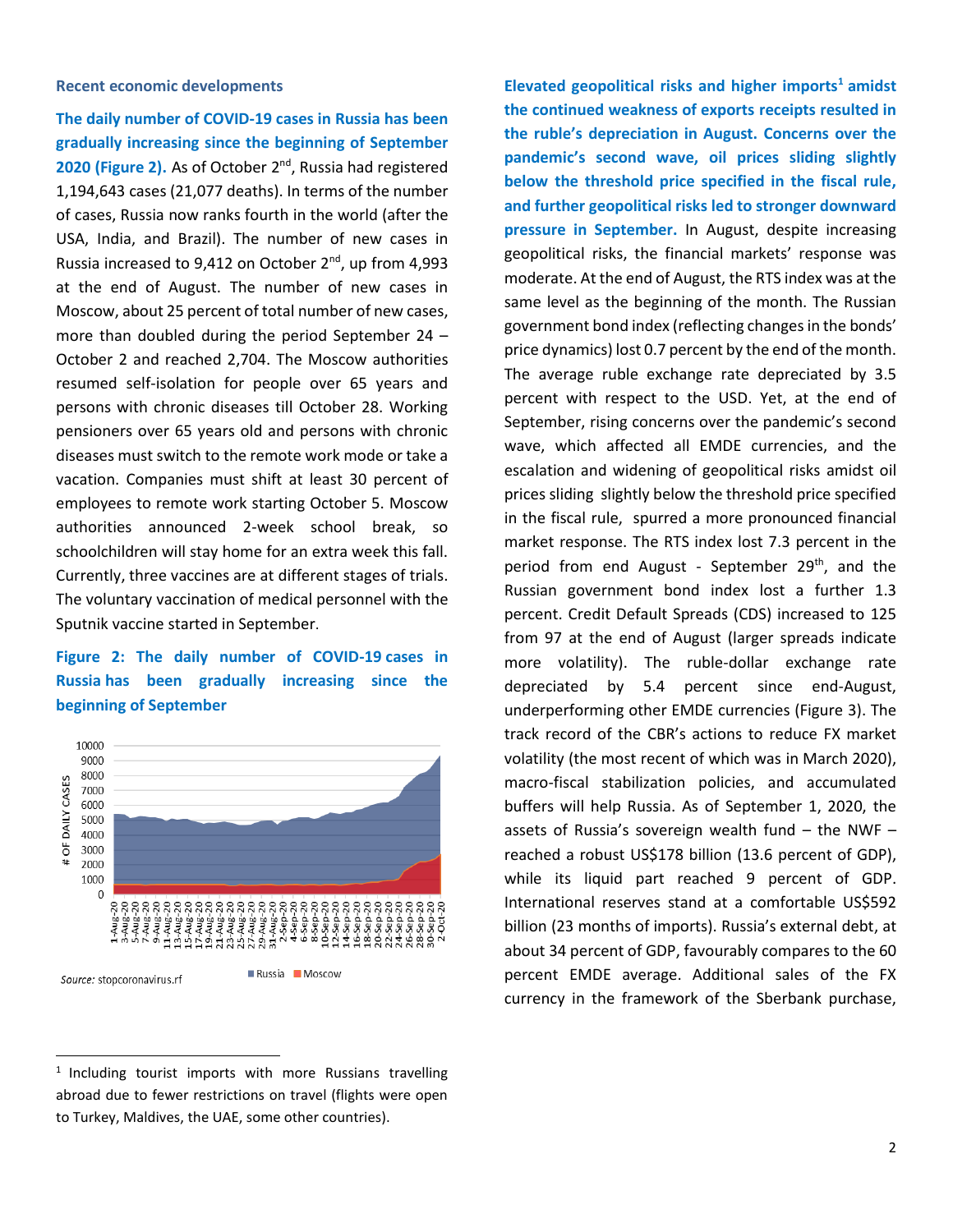announced by the CBR since October 1, will also support the ruble.

**Figure 3: The ruble has been underperforming against other EMDE currencies in August - September (selected EMDEs, MSCI EM, Norway: ER change compared to August 1, 2020)**



**The current account (CA) surplus shrank in the January-August 2020 period compared to the same period in 2019 as the trade balance narrowed amidst decreasing exports.** In January-August, the CA surplus decreased to US\$23.3 billion, down from US\$49 billion in the same period last year. According to preliminary estimates, the CA registered a deficit of US\$1.3 billion in August compared to a surplus of US\$2.1 billion in July. Potentially better dynamics in goods and tourist imports (re-opened flights to Turkey, UAE and Maldives), as well as dividend payments weighed on the CA while export receipts remained subdued. In the first eight months of 2020, net private capital outflows grew to US\$34.8 billion compared to US\$20 billion in the previous year. A fall in the external liabilities of the banking and non-banking sectors drove net capital outflows. International reserves dropped by US\$8.9 billion in the January-August period on the back of FX sales and public debt payments.

**In August, the rebound in industrial production moderated despite stronger momentum in mining (Figure 4).** In line with the OPEC+ agreement, oil production increased in August by 5.1 percent, m/m, but it was about 14 percent lower than in the same period last year. Overall, the output of the mineral resource extraction sector dropped by 11.8 percent in August compared to 15.1 percent in July. In August, the

manufacturing output shrank by 4.1 percent, y/y, compared to 3.3 percent drop in July. A further decline in metallurgical production, transport vehicles and other machinery drove down the sector's output. Meanwhile, other subsectors in manufacturing (food products, chemicals, medical products) demonstrated strong positive dynamics. The services sector dynamics were mixed, with a somewhat weaker performance in retail trade and a continued rebound in market services. The agricultural sector continued its robust growth at 4 percent, y/y.

**Figure 4: In August, the rebound in industrial production moderated despite stronger momentum in mining, percent, y/y.**



**In August, the annual headline inflation accelerated to 3.6 percent compared to 3.4 percent in July (Figure 5).** Non-food inflation went up to 3.4 percent, y/y, versus 3.1 percent, y/y, in the month prior. Food inflation increased to 4.3 percent,  $y/y$ , (compared to 4.2 percent,  $y/y$ , in July), and inflation in services grew to 2.7 percent, y/y, (compared to 2.5 percent in July). In August, the core CPI, which excludes food and gasoline, slightly increased by 3.1 percent,  $y/y$ , up from a 3 percent,  $y/y$ , increase in July. The higher CPI inflation was driven by rebounding domestic demand following the lockdown (which exceeded expectations), and by the weakening of the ruble on the back of the increased volatility in global markets and higher geopolitical risks. The risks of growing disinflationary pressures have diminished, mainly due to the ongoing accommodative monetary policy as well as the strengthening of pro-inflationary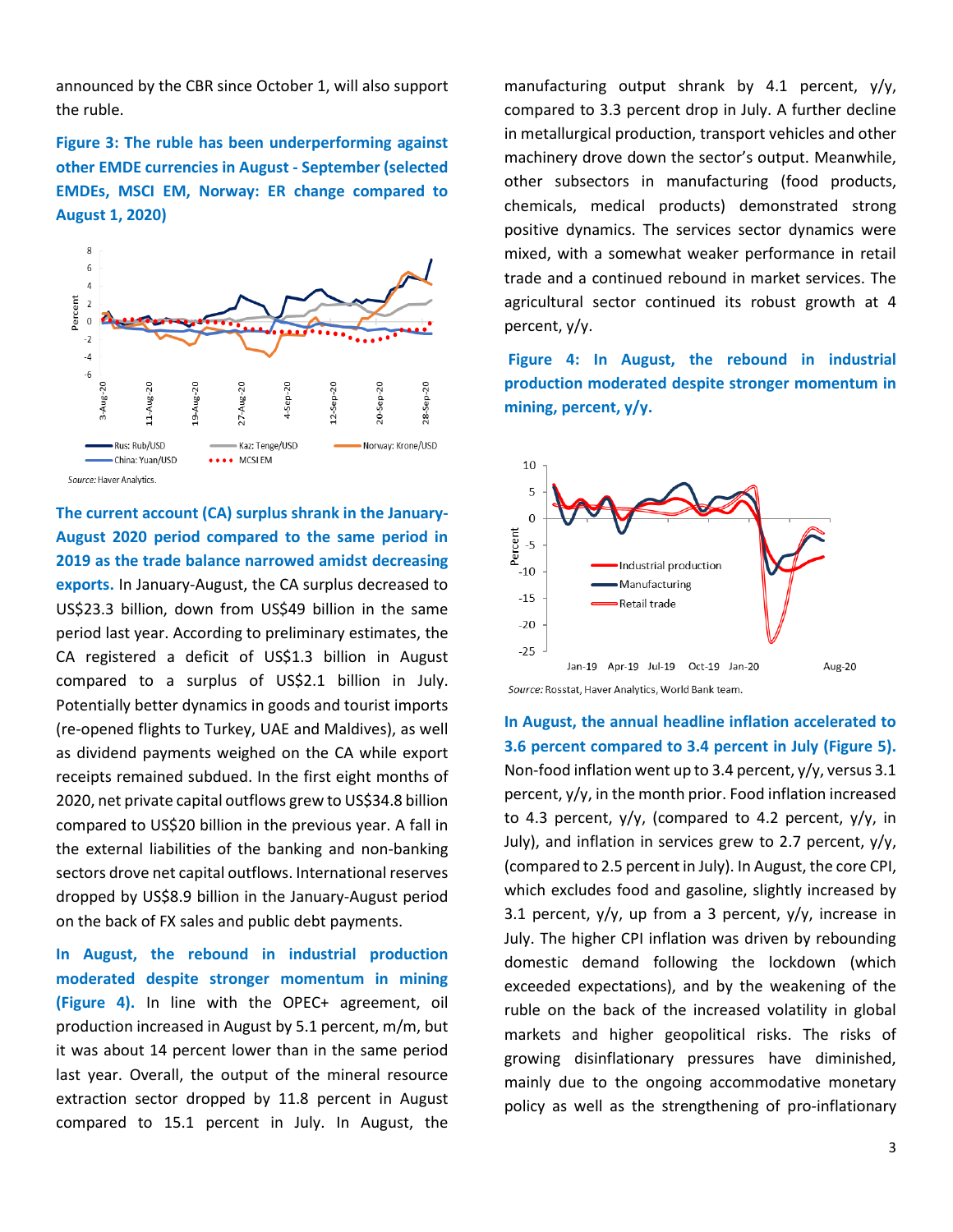factors, in particular, the weakening of the ruble. Both household inflation expectations for the twelve months ahead and corporate-sector price expectations for the next three months remain elevated, at 8.8 percent and 15.2 percent, respectively. In September, the CBR paused its accommodative policy actions, leaving the key policy rate at a record low of 4.25 percent.

# **Figure 5: In August, consumer price inflation accelerated to 3.6 percent, y/y**



**Labour market dynamics deteriorated in August (Figure** 

**6).** The unemployment rate (seasonally adjusted) increased to 6.7 percent, up from 6.4 percent in July. Since January, the number of unemployed people has increased by 1.3 million, reaching 4.8 million in August. Meanwhile, the number of unemployed people registered at the state employment service increased even more, by 2.9 million since the beginning of the year, reaching 3.6 million in August. The number of unemployment benefits recipients increased from 0.6 million in January to 3.4 million in August. In July, growth in real wages accelerated to 2.3 percent, y/y, compared to 0.6 percent, y/y, in June (information on real wages is being published with a one-month lag). Overall, in the period of January-July 2020, real wages increased by 2.9 percent, y/y.

<sup>2</sup> Since May 2020, the Ministry of Economic Development has not been providing estimates of nominal GDP; thus, fiscal outcomes are reported in billion rubles.

### **Figure 6: In August, labour market dynamics deteriorated**



**In the first eight months of 2020, the federal budget registered a deficit of Rub1,692<sup>2</sup> billion compared to a surplus of Rub2,674 billion in the same period last year. This was on the back of higher spending and lower revenues.** In January-August 2020, oil/gas revenues dropped by 37 percent, y/y. A weaker ruble could not fully compensate for the fall in oil prices and the drop in economic activity. Non-oil tax receipts also declined by 7.9 percent:<sup>3</sup> In the first eight months of 2020, VAT receipts dropped by 2.3 percent, y/y, and corporate income tax receipts dropped by 13.6 percent, y/y. Total fiscal revenues decreased by 11.8 percent,  $y/y$ , in the first eight months of 2020 (19.8 percent,  $y/y$ , not accounting for one-off channelling of the receipts from the Sberbank purchase). Primary expenditures increased by 27.8 percent in the January - August 2020 period. Spending on social policy, health, support to regional budgets, national defence and the national economy were the main drivers of this growth. Higher primary spending led to a deterioration of the non-oil/gas federal budget primary deficit, which reached Rub4.6 trillion compared to a deficit of Rub2.3 trillion in the same period last year. The federal budget deficit was largely financed by means of borrowing in the domestic market and liquid reserves from the previous year.

**The consolidated regional budget primary surplus (Rub1075 billion in the January-July 2019 period), turned into a Rub5 billion deficit in January-July 2020 on the back of higher expenditures (+18.7 percent, y/y).** 

*<sup>3</sup>* Not accounting for one-off channeling of the receipts from the Sberbank purchase (Rub1.05 trillion).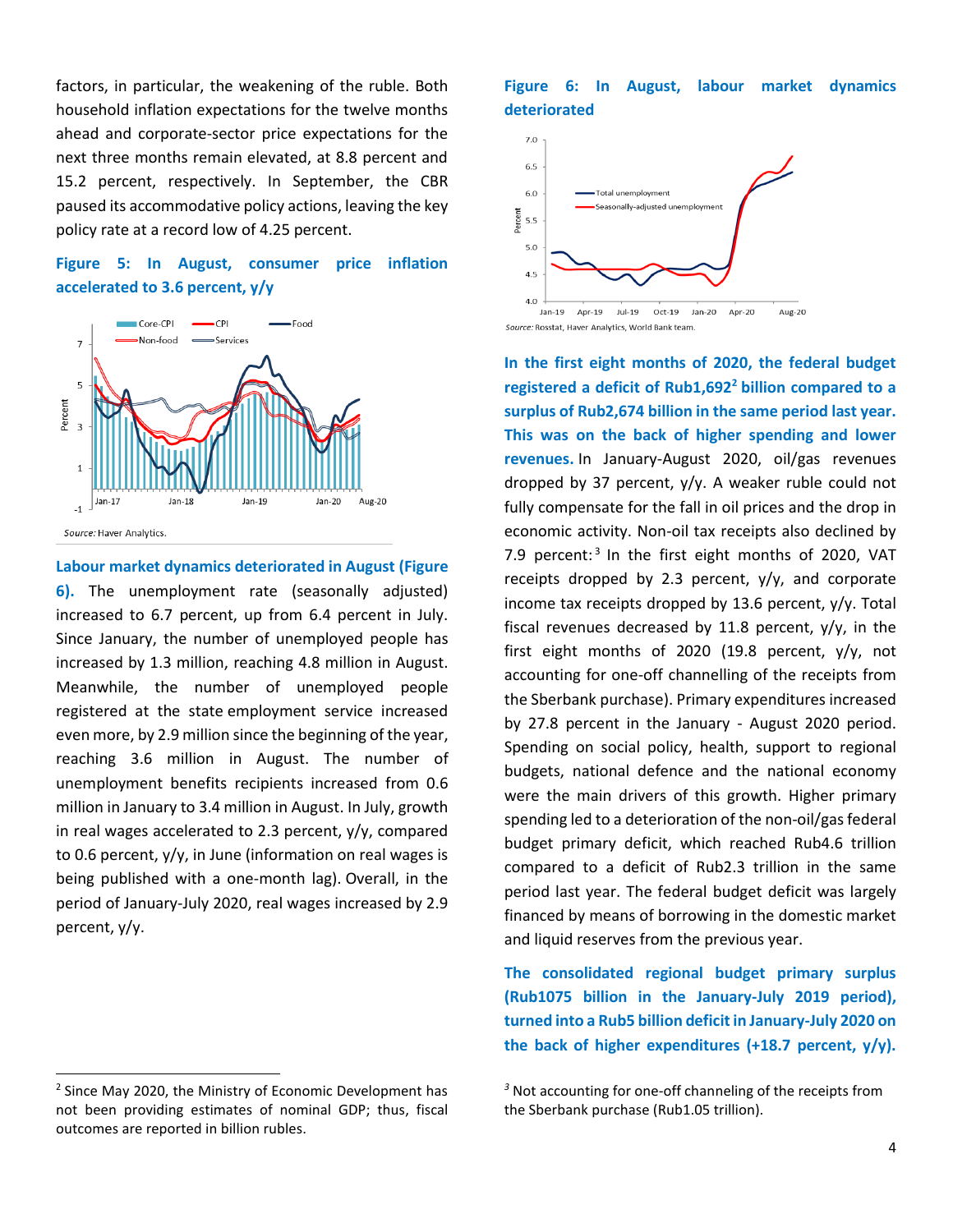Notably, expenditure on healthcare rose by 88.1 percent, y/y, and spending on social policy and national economy also increased significantly (+19.2 percent, y/y, and +20.9 percent, y/y, respectively). Revenues of the consolidated regional budget increased by 2.1 percent, y/y, due to increased support from the federal budget (+63.8 percent, y/y), while own revenues of consolidated regional budgets dropped by 2.3 percent, y/y, in the first seven months of 2020. Deficits were registered in 49 regions.

**On September 23rd, the government approved a plan of action aimed at restoring economic growth and growth of disposable incomes, mainly through subsidies and state guarantees, with measures estimated to amount to Rub 6.4 trillion.** The plan contains about 500 specific measures till the end of 2021 and it is divided into three stages: The first stage (June-September 2020), which is already implemented, is in place to prevent a further drop in household incomes, as well as to support the most affected sectors of the economy such as transport, hospitality, retail, and entertainment. The second stage (October 2020 - June 2021) is aimed at ensuring the recovery of economic growth, a reduction of unemployment, and preventing a worsening of the sanitary and epidemiological situation due to the COVID-19 pandemic. The third stage (July 2021 - December 2021) is geared at achieving the national goals  $-3$ percent of GDP growth, unemployment growth below 5 percent, a decrease in the population living below the poverty line, and real wages growth by at least 2 percent— through targeted subsidies, digitalization of the public administration environment and communication with SMEs, massive deregulation, and infrastructure investment. The plan implies a decline in the nominal level of expenditures for 2021, a progressive tax scale for the population with an annual income above Rub 5 million, and a tax burden increase on the mining sector.

# **The government prepared a draft federal budget for 2021 – 2023 to be submitted to the Duma by the end of**

**September.** The budget is facing pressure from increased expenditures and lower than planned revenues in 2021 - 2022 due to the economic downturn. To avoid abrupt fiscal consolidation and reduce negative fiscal impulse in 2021, the government decided to proceed with the fiscal rule relaxation in terms of an expenditure cap and oil/gas revenues<sup>4</sup> to be financed largely through domestic borrowing. There are also measures to raise revenues through extraction taxes for metals and chemicals, reconsidering tax expenditures for oil companies, raising tobacco taxes, progressive personal income tax (PIT). These measures could bring the government 0.4 - 0.5 percent of GDP per year<sup>5</sup>. The government expects the federal budget deficit to be 4.7 percent, 2.5 percent, and 1.1 percent of GDP in 2021 – 2023. In 2022, the government plans to return to the usual fiscal rule practice: A primary deficit of about 0.5 percent of GDP at the threshold oil price to be compensated through domestic borrowing. With low public debt, Russia could possibly afford some deviation from the fiscal rule until the output gap remains negative. Given that the rebound will be gradual, it is likely that the output gap may not close before 2023. Thus, the fiscal rule could be relaxed to provide for more gradual consolidation in 2022 as well.

**Banks' key credit risk and performance indicators remained largely stable, supported by the CBR regulatory forbearance measures (Figure 7).** As of July 1, 2020, the aggregate capital adequacy ratio stood at 12.8 percent (against a regulatory minimum of 8 percent and compared to 12.7 percent in the previous month). Nonperforming loans remained broadly unchanged - at 9.6 percent of total loans - as banks benefited from the regulatory forbearance measures, which delay the accrual of loan loss reserves on restructured loans. In August, the CBR extended regulatory forbearance measures that allow Russian banks to further postpone the classification of loans restructured amid the coronavirus pandemic as problem loans. In July, the banking sector's profits were about Rub138 billion versus

<sup>4</sup> The government suggests budgeting for oil and gas revenues not accounting for OPEC+ oil production cuts, which would allow to increase expenditures further.

<sup>&</sup>lt;sup>5</sup> According to the preliminary estimate of the Ministry of Finance.